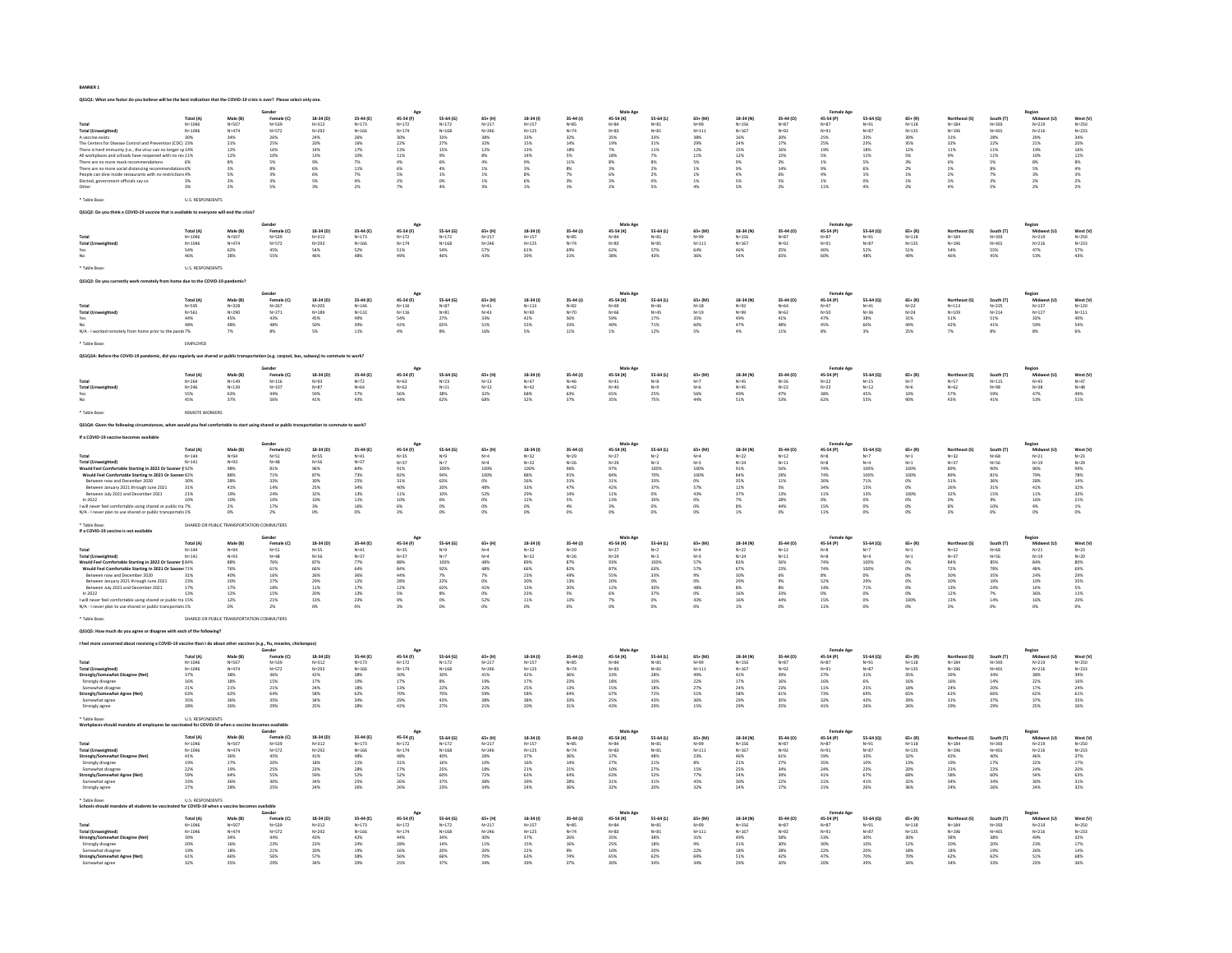| Strongly agree                                                                                                                                                                                                                 | 29%                     | 31%                   | 27%                     | 23%                    | 29%                    | 31%                    | 30%                    | 36%                    | 24%                    | 37%                 | 350                   | 28%                   | 35%                   | 22%                    | 22%                 | 28%                   | 31%                   |                        | 28%                        | 28%                    | 28%                      | 32%                   |
|--------------------------------------------------------------------------------------------------------------------------------------------------------------------------------------------------------------------------------|-------------------------|-----------------------|-------------------------|------------------------|------------------------|------------------------|------------------------|------------------------|------------------------|---------------------|-----------------------|-----------------------|-----------------------|------------------------|---------------------|-----------------------|-----------------------|------------------------|----------------------------|------------------------|--------------------------|-----------------------|
| Table Rase<br>My family members worry about getting access to a COVID-19 vaccine when it becomes available                                                                                                                     | <b>IIS RESPONDENTS</b>  |                       |                         |                        |                        |                        |                        |                        |                        |                     |                       |                       |                       |                        |                     |                       |                       |                        |                            |                        |                          |                       |
|                                                                                                                                                                                                                                |                         |                       | Gender                  |                        |                        | Age                    |                        |                        |                        |                     | Male Ap               |                       |                       |                        |                     | Female Age            |                       |                        |                            |                        | Region                   |                       |
|                                                                                                                                                                                                                                | Total (A)               | Male (R)              | Female (C)              | 18-34 (D)              | 35-44 (F)              | 45-54 (F)              | 55.64 (6)              | $65 + (H)$             | 18-34 (1)              | 35-44 (J)           | 45-54 (K)             | 55.64 (1)             | $65 + (84)$           | 18-34 (N)              | 35-44 (0)           | 45-54 (P)             | 55-64 (Q)             | $65 + (R)$             | Northeast (S)              | South IT               | Midwest (I)              | West (V)              |
|                                                                                                                                                                                                                                | $N = 1046$              | N=507                 | $N = 539$               | $N = 312$              | $N = 173$              | $N = 172$              | $N = 172$              | $N = 217$              | $N = 157$              | $N = 85$            | $N = 84$              | $N = 81$              | $N = 99$              | $N = 156$              | $N=87$              | $N = 87$              | $N = 91$              | $N = 118$              | $N = 1.84$                 | $N = 393$              | $N = 219$                | $N = 250$             |
| <b>Total (Unweighted)</b>                                                                                                                                                                                                      | $N = 1046$              | Na474                 | N=572                   | $N = 292$              | N=166                  | $N = 174$              | $N = 168$              | $N = 246$              | $N = 125$              | $N = 74$            | $N = 82$              | $N = 81$              | $N = 111$             | $N = 167$              | $N = 92$            | Ne <sub>2</sub>       | $N = 87$              | $N = 125$              | $N = 196$                  | $N = 401$              | $N = 216$                | $N = 222$             |
| Strongly/Somewhat Disagree (Net)                                                                                                                                                                                               | 49%                     | 47%                   | 51%                     | 50%                    | 38%                    | 53%                    | 52%                    | 52%                    | 47%                    | 27%                 | 54%                   | 52%                   | 55%                   | 53%                    | 48%                 | 52%                   | 53%                   | 49%                    | 49%                        | 43%                    | 58%                      | 52%                   |
| Strongly disagree                                                                                                                                                                                                              | 21%<br>28%              | 19%<br>28%            | 23%<br>29%              | 24%<br>26%             | 17%                    | 27%                    | 17%                    | 19%<br>33%             | 22%                    | 11%<br>16%          | 23%                   | 19%<br>32%            | 20%<br>35%            | 25%<br>27%             | 23%<br>25%          | 30%                   | 15%                   | 18%                    | 17%<br>33%                 | 20%                    | 27%                      | 22%                   |
| Somewhat disagree<br>Strongly/Somewhat Agree (Net)                                                                                                                                                                             | 51%                     | 53%                   | 49%                     | sms.                   | 20%<br>62%             | 26%<br>47%             | 35%<br>48%             | 48%                    | 25%<br>53%             | 73%                 | 31%<br>46%            | 48%                   | 45%                   | 47%                    | 52%                 | 22%<br>48%            | 38%<br>47%            | 31%<br>51%             | 51%                        | 23%<br>57%             | $31\%$<br>42%            | 30%<br>48%            |
| Somewhat agree                                                                                                                                                                                                                 | 35%                     | 36%                   | 34%                     | 36%                    | 36%                    | 29%                    | 32%                    | 41%                    | 39%                    | 40%                 | 21%                   | 40%                   | 39%                   | 33%                    | 32%                 | 37%                   | 24%                   | 43%                    | 33%                        | 38%                    | 28%                      | 38%                   |
| Strongly agree                                                                                                                                                                                                                 | 16%                     | 17%                   | 15%                     | 14%                    | 26%                    | 18%                    | 16%                    | 7%                     | 14%                    | 33%                 | 25%                   | 8%                    | 6%                    | 14%                    | 20%                 | 10%                   | 24%                   | $8\%$                  | 17%                        | 19%                    | 14%                      | 10%                   |
|                                                                                                                                                                                                                                |                         |                       |                         |                        |                        |                        |                        |                        |                        |                     |                       |                       |                       |                        |                     |                       |                       |                        |                            |                        |                          |                       |
| * Table Rase:<br>My friends worry about getting access to a COVID-19 vaccine when it becomes available                                                                                                                         | <b>U.S. RESPONDENTS</b> |                       |                         |                        |                        |                        |                        |                        |                        |                     |                       |                       |                       |                        |                     |                       |                       |                        |                            |                        |                          |                       |
|                                                                                                                                                                                                                                |                         |                       | Gende                   |                        |                        | Age                    |                        |                        |                        |                     | Male Age              |                       |                       |                        |                     | Female Age            |                       |                        |                            |                        | Region                   |                       |
|                                                                                                                                                                                                                                | <b>Total (A)</b>        | Male (B)              | Female (C)              | 18-34 (D)              | 35-44 (E)              | 45-54 (F)              | 55.64 (6)              | $65+ (H)$              | 18-34 (i)              | $35-44(1)$          | 45-54 (K)             | 55.64 (1)             | 65+ (M)               | 18-34 (N)              | 35-44 (0)           | 45-54 (P)             | 55-64 (Q)             | $65+ (R)$              | Northeast (S)              | South (T)              | Midwest (I)              | West (V)              |
| Total                                                                                                                                                                                                                          | $N = 1046$              | $N =$ 507             | $N = 539$               | $N = 312$              | $N = 173$              | $N = 172$              | $N = 172$              | $N = 217$              | $N = 157$              | $N=85$              | $N = 84$              | $N = 81$              | $N = 99$              | $N = 156$              | $N = 87$            | $N = 87$              | $N = 91$              | $N = 118$              | $N = 1.84$                 | $N = 393$              | $N = 219$                | $N = 250$             |
| <b>Total (Unweighted)</b>                                                                                                                                                                                                      | $N = 1046$              | $Na=474$              | $N = 572$               | $N = 292$              | $N = 166$              | $N = 174$              | $N = 168$              | $N = 246$              | $N = 125$              | $N = 74$            | $N=83$                | $N = 81$              | $N = 111$             | $N = 167$              | $N = 92$            | $N = 91$              | $N = 87$              | $N = 135$              | $N = 196$                  | $N = 401$              | $N = 216$                | $N = 233$             |
| Strongly/Somewhat Disagree (Net)                                                                                                                                                                                               | 53%                     | 51%                   | 54%                     | 55%                    | 47%                    | 55%                    | 52%                    | 53%                    | 51%                    | 37%                 | 53%                   | 54%                   | 59%                   | 59%                    | 56%                 | 56%                   | 51%                   | 49%                    | 49%                        | 49%                    | 63%                      | 53%                   |
| Strongly disagree                                                                                                                                                                                                              | 20%                     | 19%                   | 20%                     | 22%                    | 20%                    | 27%                    | 14%                    | 17%                    | 19%                    | 14%                 | 28%                   | 19%                   | 17%                   | 24%                    | 25%                 | 25%                   | 9%                    | 16%                    | 18%                        | 16%                    | 24%                      | 23%                   |
| Somewhat disagree                                                                                                                                                                                                              | 33%                     | 32%                   | 34%                     | 33%                    | 27%                    | 28%                    | 38%                    | 37%                    | 32%                    | 24%                 | 25%                   | 35%                   | 42%                   | 35%                    | 31%                 | 31%                   | 41%                   | 32%                    | 31%                        | 32%                    | 39%                      | 30%                   |
| Strongly/Somewhat Agree (Net                                                                                                                                                                                                   | 47%                     | 49%                   | 46%                     | 45%                    | 53%                    | 45%                    | 48%                    | 47%                    | 49%                    | 63%                 | 47%                   | 46%                   | 41%                   | 41%                    | 44%                 | 44%                   | 49%                   | 51%                    | 51%                        | 51%                    | 37%                      | 47%                   |
| Somewhat agree                                                                                                                                                                                                                 | 32%<br>16%              | 33%<br>16%            | 31%<br>15%              | 28%<br>17%             | 31%<br>22%             | 29%<br>16%             | 31%<br>17%             | 40%<br>7%              | 32%<br>17%             | 34%<br>28%          | 25%<br>22%            | 39%<br>7%             | 33%<br>8%             | 24%<br>17%             | 28%<br>17%          | 34%<br>10%            | 24%<br>26%            | 46%                    | 28%<br>23%                 | 35%<br>16%             | 26%                      | 34%<br>13%            |
| Strongly agree                                                                                                                                                                                                                 |                         |                       |                         |                        |                        |                        |                        |                        |                        |                     |                       |                       |                       |                        |                     |                       |                       | 6%                     |                            |                        | $11\%$                   |                       |
| <b>Table Base</b>                                                                                                                                                                                                              | <b>U.S. RESPONDENTS</b> |                       |                         |                        |                        |                        |                        |                        |                        |                     |                       |                       |                       |                        |                     |                       |                       |                        |                            |                        |                          |                       |
| Q\$1Q6: Who do you think should be have highest priority to get a COVID-19 vaccine when it becomes available? Please select all that apply.                                                                                    |                         |                       |                         |                        |                        |                        |                        |                        |                        |                     |                       |                       |                       |                        |                     |                       |                       |                        |                            |                        |                          |                       |
| Male Age<br>Gende<br>Age<br>Female Age<br>Region                                                                                                                                                                               |                         |                       |                         |                        |                        |                        |                        |                        |                        |                     |                       |                       |                       |                        |                     |                       |                       |                        |                            |                        |                          |                       |
|                                                                                                                                                                                                                                | Total (A)               | Male (B)              | Female (C)              | 18-34 (D)              | 35-44 (E)              | 45-54 (F)              | 55-64 (G)              | $65+$ (H)              | 18-34 (1)              | 35-44 (J)           | 45-54 (K)             | 55-64 (L)             | $65 + (M)$            | 18-34 (N)              | 35-44 (0)           | 45-54 (P)             | 55-64 (Q)             | $65+ (R)$              | Northeast (S               | South (T)              | Midwest (L               | West (V)              |
| Total                                                                                                                                                                                                                          | $N = 1046$              | N=507                 | N=539                   | $N = 312$              | $N = 173$              | $N = 172$              | $N = 172$              | $N = 217$              | $N = 157$              | $N=85$              | $N = 84$              | $N = 81$              | N=99                  | $N = 156$              | $N=87$              | N=87                  | $N = 91$              | $N = 118$              | $N = 184$                  | $N = 393$              | $N = 219$                | $N = 250$             |
| <b>Total (Unweighted)</b>                                                                                                                                                                                                      | $N = 1046$              | $N = 474$             | $N = 572$               | $N = 292$              | $N = 166$              | $N = 174$              | $N = 168$              | $N = 246$              | $N = 125$              | $N = 74$            | $N = 83$              | $N = 81$              | $N = 111$             | $N = 167$              | $N = 92$            | $N = 91$              | $N = 87$              | $N = 135$              | $N = 196$                  | $N = 401$              | $N = 216$                | $N = 233$             |
| Healthcare workers                                                                                                                                                                                                             | 63%                     | 64%                   | 63%                     | 51%                    | 57%                    | 64%                    | 72%                    | 79%                    | 52%                    | 65%                 | 73%                   | 66%                   | 73%                   | 50%                    | 49%                 | 56%                   | 76%                   | 85%                    | 66%                        | 62%                    | 59%                      | 68%                   |
| Adults over 65                                                                                                                                                                                                                 | 60%                     | 60%                   | 59%                     | 50%                    | 54%                    | 59%                    | 61%                    | 79%                    | 49%                    | 50%                 | 62%                   | 67%                   | 81%                   | 52%                    | 57%                 | 56%                   | 56%                   | 77%                    | 62%                        | 58%                    | 55%                      | 66%                   |
| First responders (e.g., firefighters, law enforcement)                                                                                                                                                                         | 52%                     | 52%                   | 53%                     | 41%                    | 41%                    | 50%                    | 63%                    | 71%                    | 37%                    | 41%                 | 51%                   | 69%                   | 70%                   | 45%                    | 41%                 | 50%                   | 58%                   | 71%                    | 55%                        | 51%                    | 47%                      | 57%                   |
| Those with pre-existing or underlying conditions (e.g. 152%)                                                                                                                                                                   |                         | 52%                   | 52%                     | 43%                    | 41%                    | 52%                    | 60%                    | 69%                    | 44%                    | 39%                 | 51%                   | 67%                   | 66%                   | 43%                    | 42%                 | 53%                   | 53%                   | $71\%$                 | 56%                        | 49%                    | 48%                      | 59%                   |
| Those in service-related jobs (e.g., restaurant servers, 38%                                                                                                                                                                   |                         | 40%                   | 36%                     | 36%                    | 33%                    | 35%                    | 40%                    | 45%                    | 37%                    | 37%                 | 38%                   | 48%                   | 43%                   | 35%                    | 30%                 | 33%                   | 33%                   | 46%                    | 41%                        | 38%                    | 31%                      | 42%                   |
| Public service workers (e.g., bus drivers, waste manage37%                                                                                                                                                                     |                         | 38%                   | 35%                     | 32%                    | 32%                    | 41%                    | 39%                    | 43%                    | 30%                    | 35%                 | 46%                   | 44%                   | 42%                   | 33%                    | 28%                 | 36%                   | 34%                   | 43%                    | 39%                        | 36%                    | 33%                      | 38%                   |
| Those living in cities with a high number of active COV 35%                                                                                                                                                                    |                         | 35%                   | 35%                     | 31%                    | 30%                    | 37%                    | 34%                    | 45%                    | 31%                    | 40%                 | 40%                   | 33%                   | 36%                   | 31%                    | 21%                 | 34%                   | 35%                   | 52%                    | 35%                        | 34%                    | 24%                      | 47%                   |
| School staff                                                                                                                                                                                                                   | 349                     | 35%                   | 33%                     | 32%                    | 32%                    | 33%                    | 32%                    | 42%                    | 33%                    | 36%                 | 38%                   | 34%                   | 37%                   | 31%                    | 28%                 | 28%                   | 30%                   | 46%                    | 33%                        | 35%                    | 28%                      | 39%                   |
| Pregnant women                                                                                                                                                                                                                 | 29%                     | 32%                   | 26%                     | 34%                    | 25%                    | 31%                    | 20%                    | 31%                    | 37%                    | 30%                 | 35%                   | 22%                   | 32%                   | 30%                    | 21%                 | 27%                   | 18%                   | 31%                    | 32%                        | 31%                    | 25%                      | 28%                   |
| School-aged children (ages 5-17)                                                                                                                                                                                               | 28%                     | 29%<br>24%            | 27%<br>23%              | 28%                    | 30%                    | 29%<br>26%             | 29%                    | 25%<br>22%             | 35%<br>30%             | 30%                 | 33%<br>30%            | 26%                   | 16%                   | 21%<br>23%             | 29%<br>22%          | 25%                   | 31%                   | 33%                    | 27%<br>18%                 | 31%<br>26%             | 20%                      | 31%                   |
| College students                                                                                                                                                                                                               | 24%                     |                       |                         | 26%                    | 21%                    |                        | 21%                    |                        |                        | 20%                 |                       | 22%                   | 15%                   |                        |                     | 22%                   | 20%                   | 28%                    |                            |                        | 23%                      | 25%                   |
| Those in prison<br>The homeless                                                                                                                                                                                                | 22%<br>22%              | 23%<br>21%            | 22%<br>24%              | 23%<br>24%             | 21%<br>22%             | 27%<br>24%             | 20%<br>19%             | 21%<br>20%             | 25%<br>18%             | $17\%$<br>27%       | 32%<br>32%            | 19%<br>17%            | 18%<br>12%            | 21%<br>30%             | 25%<br>17%          | 23%<br>17%            | 20%<br>20%            | 24%<br>27%             | 22%<br>21%                 | 23%<br>24%             | 16%<br>16%               | 27%<br>25%            |
| Delivery people                                                                                                                                                                                                                | 22%                     | 24%                   | 20%                     | 20%                    | 24%                    | 26%                    | 17%                    | 24%                    | 18%                    | $31\%$              | 35%                   | 20%                   | 22%                   | 22%                    | 17%                 | 18%                   | 14%                   | 25%                    | 23%                        | 26%                    | 15%                      | 21%                   |
| Government officials                                                                                                                                                                                                           | 20%                     | 23%                   | 17%                     | 20%                    | 24%                    | 19%                    | 21%                    | 18%                    | 23%                    | 28%                 | 23%                   | 29%                   | 15%                   | 17%                    | 20%                 | 15%                   | 15%                   | 20%                    | 24%                        | 20%                    | $17\%$                   | 21%                   |
| Young children (ages 0-4)                                                                                                                                                                                                      | 20%                     | 20%                   | 19%                     | 25%                    | 22%                    | 21%                    | 9%                     | 17%                    | 27%                    | 23%                 | 21%                   | 11%                   | 12%                   | 23%                    | 22%                 | 21%                   | 7%                    | 21%                    | 15%                        | 21%                    | 16%                      | 25%                   |
| Other                                                                                                                                                                                                                          | $2\%$                   | $2\%$                 | 2%                      | 2%                     | 1%                     | $1\%$                  | 3%                     | 2%                     | 1%                     | 0%                  | 1%                    | 6%                    | $2\%$                 | 3%                     | 1%                  | $2\%$                 | 0%                    | $1\%$                  | $2\%$                      | 2%                     | $1\%$                    | 2%                    |
| No on                                                                                                                                                                                                                          | 9%                      | 6%                    | 11%                     | 10%                    | 8%                     | 12%                    | 9%                     | 3%                     | 12%                    | $5\%$               | 1%                    | 9%                    | 2%                    | 9%                     | 11%                 | 23%                   | 9%                    | 4%                     | 7%                         | $8\%$                  | 11%                      | 8%                    |
| Count                                                                                                                                                                                                                          | 5.69                    | 5.81                  | 5.58                    | 5.29                   | 5.17                   | 5.87                   | 5.68                   | 6.56                   | 5.39                   | 5.53                | 6.39                  | 6.10                  | 5.96                  | 5.18                   | 4.82                | 5.37                  | 5.30                  | 7.07                   | 5.81                       | 5.73                   | 4.85                     | 6.29                  |
| ' Table Base                                                                                                                                                                                                                   | <b>U.S. RESPONDENTS</b> |                       |                         |                        |                        |                        |                        |                        |                        |                     |                       |                       |                       |                        |                     |                       |                       |                        |                            |                        |                          |                       |
|                                                                                                                                                                                                                                |                         |                       |                         |                        |                        |                        |                        |                        |                        |                     |                       |                       |                       |                        |                     |                       |                       |                        |                            |                        |                          |                       |
| QS1Q7: How much do you trust the Food & Drug Administration (FDA) to make sure a COVID-19 vaccine is safe?                                                                                                                     |                         |                       |                         |                        |                        |                        |                        |                        |                        |                     |                       |                       |                       |                        |                     |                       |                       |                        |                            |                        |                          |                       |
|                                                                                                                                                                                                                                |                         |                       | Gende                   |                        |                        | Age                    |                        |                        |                        |                     | Male Age              |                       |                       |                        |                     | <b>Female Age</b>     |                       |                        |                            |                        | Regior                   |                       |
|                                                                                                                                                                                                                                | Total (A)               | Male (B)              | Female (C)              | 18-34 (D)              | 35-44 (E)              | 45-54 (F)              | 55-64 (G)              | $65+$ (H)              | 18-34 (i)              | 35-44 (J)           | 45-54 (K)             | 55-64 (L)             | $65+$ (M)             | 18-34 (N               | 35-44 (0)           | 45-54 (P)             | 55-64 (0)             | $65 + (R)$             | <b>Northeast (S</b>        | South (T)              | Midwest (                | West (V)              |
| Total                                                                                                                                                                                                                          | $N = 1046$              | $N =$ 507             | N=539                   | $N = 312$              | $N = 173$              | $N = 172$              | $N = 172$              | $N = 217$              | $N = 157$              | $N=85$              | $N = 84$              | $N = 81$              | $N = 99$              | $N = 156$              | $N = 87$            | N=87                  | $N = 91$              | $N = 118$              | $N = 184$                  | $N = 393$              | $N = 219$                | $N = 250$             |
| <b>Total (Unweighted)</b>                                                                                                                                                                                                      | $N = 1046$<br>32%       | N=474<br>26%          | N=572<br>38%            | $N = 292$<br>35%       | $N = 166$              | $N = 174$              | $N = 168$<br>30%       | $N = 246$<br>21%       | $N = 125$<br>31%       | $N = 74$<br>17%     | $N = 83$              | $N = 81$<br>35%       | $N = 111$<br>17%      | $N = 167$<br>39%       | $N = 92$<br>44%     | $N = 91$<br>58%       | $N = 87$<br>26%       | $N = 135$<br>24%       | $N = 196$<br>31%           | $N = 401$              | $N = 216$                | $N = 233$             |
| Do Not Trust At All/Very Much (Net)                                                                                                                                                                                            |                         | 10%                   | 12%                     | 13%                    | 31%                    | 43%                    | 9%                     | 6%                     | 12%                    |                     | 27%                   |                       |                       |                        | 16%                 |                       | 5%                    |                        | 10%                        | 30%                    | 35%                      | 32%                   |
| Do not trust at all<br>Do not trust very much                                                                                                                                                                                  | $11\%$<br>21%           | 15%                   | 25%                     | 22%                    | 13%<br>17%             | 16%<br>27%             | 22%                    | 15%                    | 19%                    | $11\%$<br>$6\%$     | 13%<br>14%            | 13%<br>22%            | $4\%$<br>13%          | 14%<br>25%             | 28%                 | 19%<br>39%            | 22%                   | $7\%$<br>$17\%$        | 21%                        | $11\%$<br>19%          | 15%<br>21%               | 9%<br>22%             |
| <b>Trust Completely/Somewhat (Net)</b>                                                                                                                                                                                         | 68%                     | 74%                   | 62%                     | 65%                    | 69%                    | 57%                    | 70%                    | 79%                    | 69%                    | 83%                 | 73%                   | 65%                   | 83%                   | 61%                    | 56%                 | 42%                   | 74%                   | 76%                    | 69%                        | 70%                    | 65%                      | 68%                   |
| Trust somewhat                                                                                                                                                                                                                 | 51%                     | 52%                   | 50%                     | 51%                    | 47%                    | 39%                    | 58%                    | 57%                    | 54%                    | $51\%$              | 46%                   | 52%                   | 54%                   | 48%                    | 43%                 | 32%                   | 63%                   | 59%                    | 50%                        | 52%                    | 47%                      | 53%                   |
| Trust completely                                                                                                                                                                                                               | 17%                     | 22%                   | 13%                     | 14%                    | 22%                    | 18%                    | 12%                    | 22%                    | 15%                    | 31%                 | 27%                   | 13%                   | 29%                   | 13%                    | 13%                 | 9%                    | 11%                   | 17%                    | 19%                        | 18%                    | $17\%$                   | 15%                   |
| <b>Table Base</b>                                                                                                                                                                                                              | U.S. RESPONDENTS        |                       |                         |                        |                        |                        |                        |                        |                        |                     |                       |                       |                       |                        |                     |                       |                       |                        |                            |                        |                          |                       |
| QS1Q8: Assuming multiple vaccines are available, will you do any research on your own to decide which COVID-19 vaccine to take                                                                                                 |                         |                       |                         |                        |                        |                        |                        |                        |                        |                     |                       |                       |                       |                        |                     |                       |                       |                        |                            |                        |                          |                       |
|                                                                                                                                                                                                                                |                         |                       |                         |                        |                        |                        |                        |                        |                        |                     |                       |                       |                       |                        |                     |                       |                       |                        |                            |                        |                          |                       |
|                                                                                                                                                                                                                                |                         |                       | Gender                  |                        |                        | Age                    |                        |                        |                        |                     | Male Age              |                       |                       |                        |                     | <b>Female Age</b>     |                       |                        |                            |                        | Region                   |                       |
|                                                                                                                                                                                                                                | Total (A)<br>$N = 1046$ | Male (B)<br>$N =$ 507 | Female (C)<br>$N = 539$ | 18-34 (D)<br>$N = 312$ | 35-44 (E)<br>$N = 173$ | 45-54 (F)<br>$N = 172$ | 55-64 (G)<br>$N = 172$ | $65+ (H)$<br>$N = 217$ | 18-34 (I)<br>$N = 157$ | 35-44 (J)<br>$N=85$ | 45-54 (K)<br>$N = 84$ | 55-64 (L)<br>$N = 81$ | $65 + (M)$            | 18-34 (N)<br>$N = 156$ | 35-44 (0)<br>$N=87$ | 45-54 (P)<br>$N = 87$ | 55-64 (Q)<br>$N = 91$ | $65+ (R)$<br>$N = 118$ | Northeast (S)<br>$N = 184$ | South (T)<br>$N = 393$ | Midwest (U)<br>$N = 219$ | West (V)<br>$N = 250$ |
| Total<br><b>Total (Unweighted)</b>                                                                                                                                                                                             | $N = 1046$              | $N = 474$             | N=572                   | $N = 292$              | $N = 166$              | $N = 174$              | $N = 168$              | $N = 246$              | $N = 125$              | $N = 74$            | $N = 83$              | $N = 81$              | $N = 99$<br>$N = 111$ | $N = 167$              | $N = 92$            | N=91                  | $N = 87$              | $N = 135$              | $N = 196$                  | $N = 401$              | $N = 216$                | $N = 233$             |
| Yes                                                                                                                                                                                                                            | 77%                     | 78%                   | 76%                     | 73%                    | 81%                    | 74%                    | 79%                    | 82%                    | 72%                    | 85%                 | 75%                   | 76%                   | 85%                   | 73%                    | 77%                 | 73%                   | $81\%$                | 80%                    | 81%                        | 81%                    | 68%                      | 77%                   |
| No                                                                                                                                                                                                                             | 23%                     | 22%                   | 24%                     | 27%                    | 19%                    | 26%                    | 21%                    | 18%                    | 28%                    | 15%                 | 25%                   | 24%                   | 15%                   | 27%                    | 23%                 | 27%                   | 19%                   | 20%                    | 19%                        | 19%                    | 32%                      | 23%                   |
| Table Base                                                                                                                                                                                                                     | U.S. RESPONDENTS        |                       |                         |                        |                        |                        |                        |                        |                        |                     |                       |                       |                       |                        |                     |                       |                       |                        |                            |                        |                          |                       |
| OS109: You may have heard that the Food & Drux Administration (FDA) is speeding up the approval process of COVID-19 vaccine testing by relaxing normal testing by relaxing normal testing py relaxing noing salable earlier to |                         |                       |                         |                        |                        |                        |                        |                        |                        |                     |                       |                       |                       |                        |                     |                       |                       |                        |                            |                        |                          |                       |
|                                                                                                                                                                                                                                |                         |                       | Gende                   |                        |                        | Age                    |                        |                        |                        |                     | Male Age              |                       |                       |                        |                     | <b>Female Age</b>     |                       |                        |                            |                        | Regior                   |                       |
|                                                                                                                                                                                                                                | Total (A)               | Male (B)              | Female (C)              | 18-34 (D)              | 35-44 (E)              | 45-54 (F)              | 55-64 (G)              | $65 + (H)$             | 18-34 (i)              | $35-44(1)$          | 45-54 (K)             | 55-64 (L)             | $65 + (M)$            | 18-34 (N)              | 35-44 (0)           | 45-54 (P)             | 55-64 (Q)             | $65 + (R)$             | Northeast (S)              | South (T)              | Midwest (U)              | West (V)              |
| Total                                                                                                                                                                                                                          | $N = 1046$              | $N =$ 507             | $N = 539$               | $N = 312$              | $N = 173$              | $N = 172$              | $N = 172$              | $N = 217$              | $N = 157$              | $N=85$              | $N = 84$              | $N = 81$              | $N = 99$              | $N = 156$              | $N=87$              | $N = 87$              | $N = 91$              | $N = 118$              | $N = 184$                  | $N = 393$              | $N = 219$                | $N = 250$             |
| <b>Total (Unweighted)</b>                                                                                                                                                                                                      | $N = 1046$              | N=474                 | $N = 572$               | $N = 292$              | $N = 166$              | $N = 174$              | $N = 168$              | $N = 246$              | $N = 125$              | $N = 74$            | $N = 83$              | $N = 81$              | $N = 111$             | $N = 167$              | $N = 92$            | $N = 91$              | $N = 87$              | $N = 135$              | $N = 196$                  | $N = 401$              | $N = 216$                | $N = 233$             |
| Much/Somewhat Too Slow (Net)                                                                                                                                                                                                   | 24%                     | 27%                   | 20%                     | 35%                    | 29%                    | 20%                    | 20%                    | 9%                     | 41%                    | 36%                 | 24%                   | 14%                   | 10%                   | 30%                    | 21%                 | 17%                   | 24%                   | 7%                     | 23%                        | 24%                    | 26%                      | 21%                   |
| Much too slow                                                                                                                                                                                                                  | 9%                      | 10%                   | 8%                      | 13%                    | 10%                    | 10%                    | 9%                     | 2%                     | 14%                    | 15%                 | 13%                   | 4%                    | 3%                    | 11%                    | 5%                  | 7%                    | 13%                   | 2%                     | 7%                         | 11%                    | 13%                      | 5%                    |
| Somewhat too slow                                                                                                                                                                                                              | 15%                     | 17%                   | 13%                     | 23%                    | 18%                    | 10%                    | 11%                    | 6%                     | 27%                    | 21%                 | 10%                   | 10%                   | 7%                    | 19%                    | 16%                 | 10%                   | 12%                   | 5%                     | 16%                        | 14%                    | 13%                      | 16%                   |
| About right                                                                                                                                                                                                                    | 37%                     | 41%                   | 33%                     | 38%                    | 30%                    | 34%                    | 32%                    | 46%                    | 40%                    | 26%                 | 34%                   | 45%                   | 57%                   | 36%                    | 33%                 | 34%                   | 21%                   | 37%                    | 37%                        | 37%                    | 34%                      | 38%                   |
| Much/Somewhat Too Fast (Net)                                                                                                                                                                                                   | 40%                     | 32%                   | 47%                     | 27%                    | 42%                    | 46%                    | 48%                    | 45%                    | 19%                    | 37%                 | 42%                   | 41%                   | 33%                   | 34%                    | 46%                 | 49%                   | 54%                   | 56%                    | 40%                        | 39%                    | 40%                      | 41%                   |
| Somewhat too fast                                                                                                                                                                                                              | 22%                     | 18%                   | 26%                     | 15%                    | 23%                    | 15%                    | 29%                    | 29%                    | 11%                    | 21%                 | 14%                   | 24%                   | 23%                   | 20%                    | 26%                 | 16%                   | 33%                   | 34%                    | 27%                        | 20%                    | 22%                      | 20%                   |
| Much too fast                                                                                                                                                                                                                  | 18%                     | 15%                   | 21%                     | 11%                    | 18%                    | 31%                    | 19%                    | 16%                    | 8%                     | 16%                 | 28%                   | 17%                   | 10%                   | 15%                    | 20%                 | 33%                   | 21%                   | 21%                    | 13%                        | 18%                    | 18%                      | 21%                   |
| * Table Base                                                                                                                                                                                                                   | U.S. RESPONDENTS        |                       |                         |                        |                        |                        |                        |                        |                        |                     |                       |                       |                       |                        |                     |                       |                       |                        |                            |                        |                          |                       |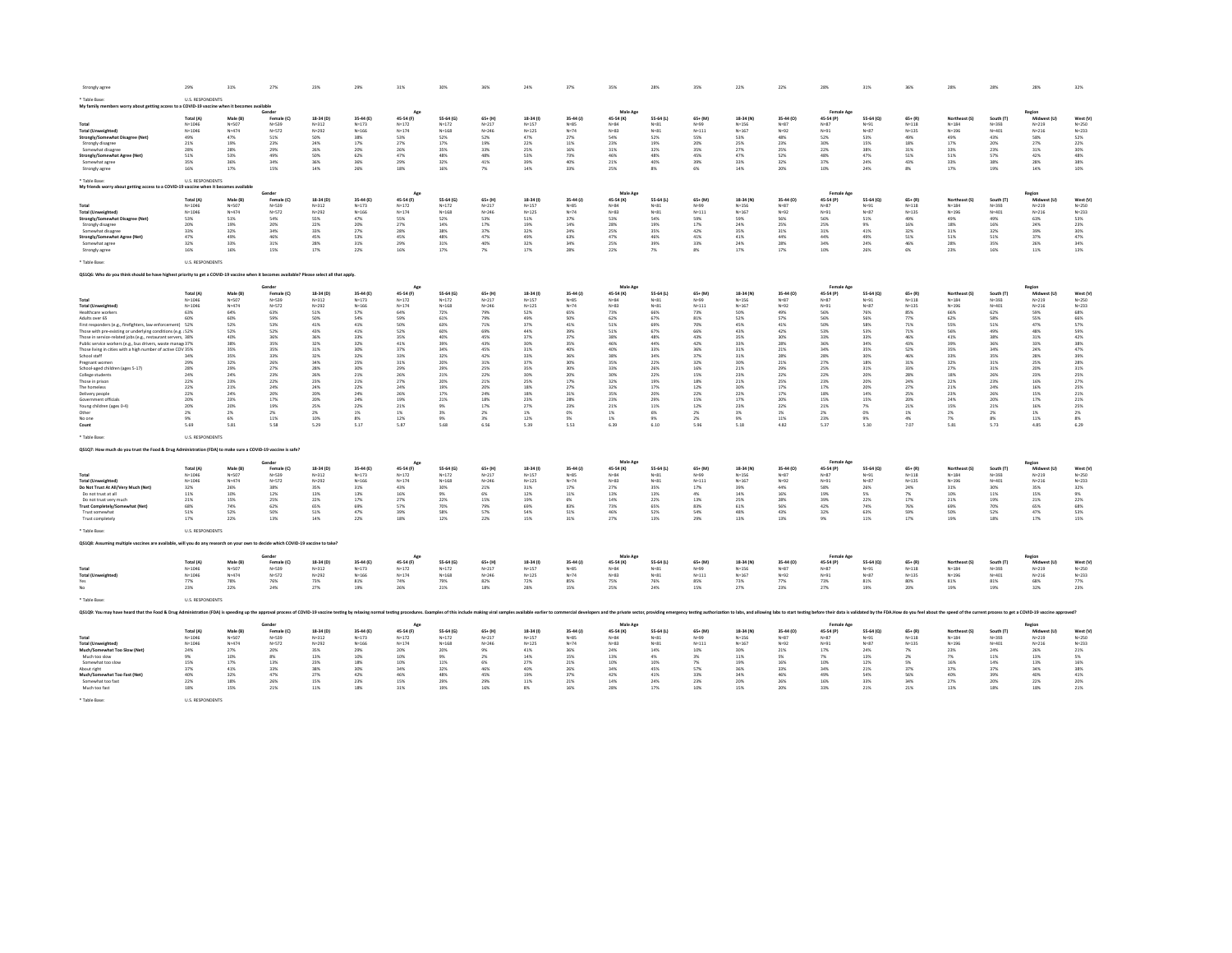|                                                                                                                                                                                                          |                                               |                                                    |                                         |                                                                                              |                        |                        | Educatio                      |                                                                             |                           | Employer                                    |                        | Children in HK                             |                        | arent of Child Under 18  |                            |                        |                        | Marital Status            |                        |                           |                          |
|----------------------------------------------------------------------------------------------------------------------------------------------------------------------------------------------------------|-----------------------------------------------|----------------------------------------------------|-----------------------------------------|----------------------------------------------------------------------------------------------|------------------------|------------------------|-------------------------------|-----------------------------------------------------------------------------|---------------------------|---------------------------------------------|------------------------|--------------------------------------------|------------------------|--------------------------|----------------------------|------------------------|------------------------|---------------------------|------------------------|---------------------------|--------------------------|
|                                                                                                                                                                                                          | Total (A)                                     |                                                    |                                         | Less than \$50K (B) \$50K - \$74.9K (C) \$75K - \$99.9K (D)                                  | \$100K+ (E)            | HS or Less (F)         | Some College (G)              | College Grad+ (H)                                                           | Yes (I)                   | No(1)                                       | Yes (K)                | No (L)                                     | Yes (M)                | No (N)                   | er (O)                     | Renter (P)             | Married (Q)            | Not married (R)           | White (S)              | AA (T)                    | Hispanic (U)             |
| <b>Total (Unweighted)</b>                                                                                                                                                                                | $N = 1046$<br>$N = 1046$                      | $N = 314$<br>$N = 410$                             | $N = 170$<br>$N = 214$                  | $N = 136$<br>$N = 140$                                                                       | $N = 364$<br>$N = 217$ | $N = 370$<br>$N = 372$ | $N=325$<br>$N = 331$          | $v = 188$<br>$N = 187$                                                      | $N = 595$<br>$N = 561$    | $N = 451$<br>$N = 485$                      | $N = 413$<br>$N = 378$ | $N = 633$<br>$N = 668$                     | N=360<br>$N = 339$     | $N = 686$<br>$N = 707$   | $N = 718$<br>$N = 707$     | $N = 294$<br>$N = 304$ | N=496<br>$N = 509$     | $N =$ 550<br>$N = 537$    | $N = 620$<br>$N = 762$ | $N = 121$<br>$N = 107$    | $N = 164$<br>$N = 94$    |
| A vaccine exists                                                                                                                                                                                         |                                               |                                                    | 39%                                     |                                                                                              |                        | 27%                    |                               | 34%                                                                         |                           | 32%                                         | 23%                    | 35%                                        | 21%                    |                          |                            | 31%                    | 31%                    |                           |                        |                           |                          |
|                                                                                                                                                                                                          |                                               | 26%<br>22%                                         | 26%                                     | 35%<br>24%                                                                                   | 22%                    | 21%                    | 26%                           | 23%                                                                         | $\substack{28\% \\ 21\%}$ | 26%                                         | 20%                    | 26%                                        | 21%                    | 24%                      | 24%                        | 23%                    | 24%                    | $\substack{29\% \\ 22\%}$ | 30%<br>27%             | $\substack{27\% \\ 15\%}$ | 22%                      |
| The Centers for Disease Control and Prevention (CDC) 23%<br>There is herd immunity (i.e., the virus can no longer sp 14%                                                                                 |                                               | 13%                                                | 14%                                     | $10\%$                                                                                       | 16%                    | $12\%$                 | 16%                           | $16\%$                                                                      | 14%                       | 14%                                         | 17%                    | $12\%$                                     | $17\%$                 | 12%                      | 14%                        | 13%                    | 15%                    | $13\%$                    | 15%                    | 9%                        | 9%                       |
| All workplaces and schools have reopened with no res 11%                                                                                                                                                 |                                               | 11%                                                | 7%                                      | 8%                                                                                           | 13%                    | 10%                    | 10%                           | 11%                                                                         | 11%                       | 10%                                         | 11%                    | 10%                                        | 13%                    | 9%                       | 11%                        | 11%                    | 11%                    | 11%                       | 10%                    | 15%                       | 11%                      |
| There are no more mask recommendations<br>There are no more mask recommendations<br>There are no more social distancing recommendations 6%<br>People can dine inside restaurants with no restrictions 4% |                                               | 8%                                                 | 7%                                      | 7%                                                                                           | 3%                     | $8\%$                  | $6\%$                         | 4%                                                                          | 6%                        | 6%                                          | 5%                     | $7\%$                                      | $4\%$                  | 8%                       | 5%                         | 9%                     | 5%                     | 8%                        | $\overline{\sim}$      | 10%                       | 5%<br>6%                 |
|                                                                                                                                                                                                          |                                               | 6%<br><b>ANC</b>                                   | 3%<br>$2\%$                             | 7%<br>3%                                                                                     | 6%<br>5%               | 9%<br>5%               | 4%<br>$3\%$                   | 3%<br>2%                                                                    | 7%<br>6%                  | 3%<br>2%                                    | 9%<br>6%               | 3%<br>3%                                   | 9%<br>6%               | 4%<br>3%                 | 6%<br>4%                   | 5%<br>3%               | 5%<br>S%               | 6%<br>4%                  | 4%<br>4%               | 9%<br>6%                  |                          |
| Elected, government officials say so                                                                                                                                                                     |                                               | 3%                                                 | 1%                                      | 4%                                                                                           | 3%                     | 3%                     | 2%                            | 3%                                                                          | $3\%$                     | 2%                                          | 5%                     | 1%                                         | 5%                     | 2%                       | $3\%$                      | 1%                     | $3\%$                  | 3%                        | 2%                     | 6%                        | 5%<br>5%                 |
|                                                                                                                                                                                                          |                                               | 7%                                                 | 2%                                      |                                                                                              | 2%                     | ss.                    | 3%                            | 3%                                                                          | 2 <sup>5</sup>            | 5%                                          | 4%                     |                                            | 4%                     | 3%                       | 3%                         |                        |                        |                           |                        |                           |                          |
|                                                                                                                                                                                                          |                                               |                                                    |                                         |                                                                                              |                        |                        |                               |                                                                             |                           |                                             |                        |                                            |                        |                          |                            |                        |                        |                           |                        |                           |                          |
| * Table Base:                                                                                                                                                                                            | <b>LLS RESPONDENTS</b>                        |                                                    |                                         |                                                                                              |                        |                        |                               |                                                                             |                           |                                             |                        |                                            |                        |                          |                            |                        |                        |                           |                        |                           |                          |
| QS1Q2: Do you think a COVID-19 vaccine that is available to                                                                                                                                              |                                               | e will end the crisis?                             |                                         |                                                                                              |                        |                        |                               |                                                                             |                           |                                             |                        |                                            |                        |                          |                            |                        |                        |                           |                        |                           |                          |
|                                                                                                                                                                                                          |                                               |                                                    |                                         |                                                                                              |                        |                        |                               |                                                                             |                           |                                             |                        |                                            |                        |                          |                            |                        |                        |                           |                        |                           |                          |
|                                                                                                                                                                                                          |                                               |                                                    |                                         |                                                                                              |                        |                        | Education                     |                                                                             |                           | Employed<br>No (J)                          |                        | Children in HH                             |                        | Parent of Child Under 18 |                            |                        |                        | Marital Status            |                        | Race/Fthni                |                          |
|                                                                                                                                                                                                          | Total (A)                                     |                                                    | Less than \$50K (B) \$50K - \$74.9K (C) | \$75K - \$99.9K (D)                                                                          | \$100K+ (E)            | HS or Less (F)         | Some College (G)              | College Grad+ (H)                                                           | Yes (I)                   |                                             | Yes (K)                | No(L)                                      | Yes (M)                | No (N)                   | r (O)                      | Renter (P)             | Married (Q)            | Not married (R)           | White (S)              | AA (T)                    | Hispanic (U)             |
| Total<br>Total (Unweighted                                                                                                                                                                               | $N=1046$<br>$N=1046$                          | $N=314$<br>$N=410$                                 | $N = 170$                               | $N = 136$                                                                                    | $N = 364$              | $N = 370$              | $N = 325$                     | $N = 188$                                                                   | $N = 595$                 | $N = 451$                                   | $N = 413$              | $N = 633$                                  | $N = 360$<br>$N = 339$ | $N = 686$<br>$N = 707$   | $N = 718$                  | $N = 294$<br>$N = 304$ | $N = 496$<br>$N = 509$ | $N = 550$                 | $N=620$<br>$N=762$     | $N=121$<br>$N=107$        | $N = 164$                |
|                                                                                                                                                                                                          |                                               |                                                    | $N = 214$                               | $N = 140$                                                                                    | $N = 217$              | $N = 372$              | $N = 331$                     | $N = 187$                                                                   | $N = 561$                 | $N = 485$                                   | $N = 378$              | $N = 668$                                  |                        |                          | $N = 707$                  |                        |                        | $N = 537$                 |                        |                           | $N = 94$<br>64%          |
|                                                                                                                                                                                                          | 54%<br>46%                                    | 43%<br>57%                                         | 53%<br>47%                              | 51%<br>49%                                                                                   | 66%<br>34%             | 47%<br>53%             | 49%<br>51%                    | 58%<br>42%                                                                  | 56%                       | 51%<br>49%                                  | 55%<br>45%             | 53%<br>47%                                 | 54%<br>46%             | 53%<br>47%               | 57%                        | 48%<br>52%             | 58%<br>42%             | 50%<br>sox                | 53%<br>47%             | 40%<br>60%                |                          |
|                                                                                                                                                                                                          |                                               |                                                    |                                         |                                                                                              |                        |                        |                               |                                                                             |                           |                                             |                        |                                            |                        |                          |                            |                        |                        |                           |                        |                           |                          |
| * Table Base:                                                                                                                                                                                            | U.S. RESPONDENTS                              |                                                    |                                         |                                                                                              |                        |                        |                               |                                                                             |                           |                                             |                        |                                            |                        |                          |                            |                        |                        |                           |                        |                           |                          |
|                                                                                                                                                                                                          |                                               |                                                    |                                         |                                                                                              |                        |                        |                               |                                                                             |                           |                                             |                        |                                            |                        |                          |                            |                        |                        |                           |                        |                           |                          |
| QS1Q3: Do you currently work remotely from home due to the COVID-19 pandemic                                                                                                                             |                                               |                                                    |                                         |                                                                                              |                        |                        |                               |                                                                             |                           |                                             |                        |                                            |                        |                          |                            |                        |                        |                           |                        |                           |                          |
|                                                                                                                                                                                                          |                                               |                                                    |                                         |                                                                                              |                        |                        |                               |                                                                             |                           |                                             |                        |                                            |                        |                          |                            |                        |                        |                           |                        |                           |                          |
|                                                                                                                                                                                                          |                                               |                                                    |                                         |                                                                                              |                        |                        | Educatio                      |                                                                             |                           | Employed<br>No (J)                          |                        | Children in HI                             |                        | Parent of Child Under 18 |                            |                        |                        | <b>Marital Status</b>     |                        | Race/Eth                  |                          |
|                                                                                                                                                                                                          | Total (A)                                     |                                                    | Less than \$50K (B) \$50K - \$74.9K (C) | \$75K-\$99.9K (D) \$100K+ (E)                                                                | $N = 262$              | HS or Less (F)         | Some College (G)              | College Grad+ (H)                                                           | Yes (I)                   | $N=0$                                       | Yes (K)                | No(L)                                      | Yes (M)                | No (N)                   | Homeowner (O)<br>$N = 432$ | Renter (P)             | Married (Q)            | Not married (R)           | White (S)              | AA(T)                     | Hispanic (U)             |
| <b>Total (Unweighted)</b>                                                                                                                                                                                | $N = 595$<br>N=561                            | $\mathsf{N}{=}141$<br>$N = 174$                    | $N = 99$<br>$N = 127$                   | N=80<br>N=79                                                                                 | $N = 164$              | $N = 176$<br>$N = 166$ | $\texttt{N=168}$<br>$N = 156$ | $N = 127$<br>$N = 123$                                                      | $N = 595$<br>$N = 561$    | $N = 0$                                     | $N = 301$<br>$N = 277$ | $N = 294$<br>$N = 284$                     | $N = 283$<br>$N = 262$ | $N = 311$<br>$N = 299$   | $N = 393$                  | $N = 153$<br>$N = 157$ | N=304<br>$N = 296$     | $N=291$<br>$N = 265$      | $N = 340$<br>$N = 388$ | $N=78$<br>$N = 67$        | $N = 101$<br>$N = 60$    |
|                                                                                                                                                                                                          | 44%                                           | 36%                                                | $47\%$                                  | $42\%$                                                                                       | 50%                    | $33\%$                 | $33\%$                        |                                                                             | 44%                       | 0%                                          | 53%                    | $35\%$                                     | 53%                    | $37\%$                   | $47\%$                     |                        | 50%                    | $39\%$                    | 42%                    | 36%                       | $58\%$                   |
|                                                                                                                                                                                                          | 48%                                           | 58%                                                | 46%                                     | 54%                                                                                          | 41%                    | 60%                    | 59%                           | 49%<br>43%                                                                  | 48%                       | 0%                                          | 39%                    | 57%                                        | 40%                    | 56%                      | 47%                        | 39%<br>51%             | 44%                    | 53%                       | 50%                    | 52%                       | 37%                      |
|                                                                                                                                                                                                          |                                               | 7%                                                 |                                         | 4%                                                                                           | $9\%$                  | 7%                     |                               |                                                                             |                           |                                             |                        |                                            |                        | 8%                       |                            |                        |                        |                           | 8%                     | 11%                       | 5%                       |
|                                                                                                                                                                                                          |                                               |                                                    |                                         |                                                                                              |                        |                        |                               |                                                                             |                           |                                             |                        |                                            |                        |                          |                            |                        |                        |                           |                        |                           |                          |
|                                                                                                                                                                                                          | EMPLOYED                                      |                                                    |                                         |                                                                                              |                        |                        |                               |                                                                             |                           |                                             |                        |                                            |                        |                          |                            |                        |                        |                           |                        |                           |                          |
| OS1034: Before the COVID-19 pandemic, did you regularly use sh                                                                                                                                           |                                               |                                                    |                                         |                                                                                              |                        |                        |                               |                                                                             |                           |                                             |                        |                                            |                        |                          |                            |                        |                        |                           |                        |                           |                          |
|                                                                                                                                                                                                          |                                               |                                                    |                                         | ared or public transportation (e.g. carpool, bus, subway) to commute to work?                |                        |                        |                               |                                                                             |                           |                                             |                        |                                            |                        |                          |                            |                        |                        |                           |                        |                           |                          |
|                                                                                                                                                                                                          |                                               |                                                    |                                         |                                                                                              |                        |                        | Education                     |                                                                             |                           |                                             |                        | Children in HH                             |                        | Parent of Child Under 18 |                            |                        |                        | Marital Status            |                        | Race/Fthe                 |                          |
|                                                                                                                                                                                                          | Total (A)                                     |                                                    |                                         | Less than \$50K (B) \$50K - \$74.9K (C) \$75K - \$99.9K (D)                                  | \$100K+ (E)            | HS or Less (F)         | Some College (G)              | College Grad+ (H)                                                           | <b>Yes</b> (I)            | Employed<br>No (J)                          | Yes (K)                | No (L)                                     | Yes (M)                | No (N)                   | r (O)                      | Renter (P)             | Married (Q)            | Not married (R)           | White (S)              | AA(T)                     | Hispanic (U)             |
|                                                                                                                                                                                                          | $N = 264$                                     |                                                    | $N = 46$                                |                                                                                              | $N = 130$              |                        | $N = 55$                      |                                                                             | $N = 264$                 |                                             | $N = 160$              | $N = 104$                                  |                        |                          | $N = 201$                  |                        | $N = 151$              |                           | $N = 143$              |                           | $N = 59$                 |
| <b>Total (Unweighted</b>                                                                                                                                                                                 | $N = 246$                                     | N=50<br>N=57                                       | $N = 57$                                | N=34<br>N=36                                                                                 | $N = 93$               | N=58<br>N=50           | $N = 50$                      | $N = 62$<br>$N = 62$                                                        | $N = 246$                 | $N=0$<br>$N=0$                              | $N = 153$              | $N = 93$                                   | $N=151$<br>$N=146$     | $N=114$<br>$N=100$       | $N = 187$                  | N=60<br>N=55           | $N = 150$              | $N=113$<br>$N=96$         | $N = 165$              | $N = 28$<br>$N = 25$      | $N = 35$                 |
|                                                                                                                                                                                                          | 55%<br>45%                                    | 57%<br>43%                                         | $\frac{51\%}{49\%}$                     | 42%<br>58%                                                                                   | 58%<br>42%             | 68%<br>32%             | 39%<br>61%                    | 61%<br>39%                                                                  | 55%                       | 0%                                          | 65%                    | 38%<br>62%                                 | 66%<br>34%             | 39%<br>61%               | 56%                        | 51%<br>49%             | 57%<br>43%             | $\frac{51\%}{49\%}$       | $\frac{52\%}{48\%}$    | $\frac{53\%}{47\%}$       | 64%<br>36%               |
|                                                                                                                                                                                                          |                                               |                                                    |                                         |                                                                                              |                        |                        |                               |                                                                             | 45%                       |                                             | 35%                    |                                            |                        |                          |                            |                        |                        |                           |                        |                           |                          |
| * Table Base                                                                                                                                                                                             | <b>REMOTE WORKERS</b>                         |                                                    |                                         |                                                                                              |                        |                        |                               |                                                                             |                           |                                             |                        |                                            |                        |                          |                            |                        |                        |                           |                        |                           |                          |
|                                                                                                                                                                                                          |                                               |                                                    |                                         |                                                                                              |                        |                        |                               |                                                                             |                           |                                             |                        |                                            |                        |                          |                            |                        |                        |                           |                        |                           |                          |
|                                                                                                                                                                                                          |                                               |                                                    |                                         | ould you feel comfortable to start using shared or public transportation to commute to work? |                        |                        |                               |                                                                             |                           |                                             |                        |                                            |                        |                          |                            |                        |                        |                           |                        |                           |                          |
|                                                                                                                                                                                                          |                                               |                                                    |                                         |                                                                                              |                        |                        |                               |                                                                             |                           |                                             |                        |                                            |                        |                          |                            |                        |                        |                           |                        |                           |                          |
| If a COVID-19 vaccine becomes ava                                                                                                                                                                        |                                               |                                                    |                                         |                                                                                              |                        |                        |                               |                                                                             |                           |                                             |                        |                                            |                        |                          |                            |                        |                        |                           |                        |                           |                          |
|                                                                                                                                                                                                          |                                               |                                                    |                                         |                                                                                              |                        |                        | Education                     |                                                                             |                           | Employer                                    |                        | Children in HH                             |                        | Parent of Child Under 18 |                            | nme Ownership          |                        | Marital Status            |                        | Race/Fthe                 |                          |
|                                                                                                                                                                                                          | Total (A)                                     | Less than \$50K (B)                                | \$50K - \$74.9K (C)                     | \$75K - \$99.9K (D)                                                                          | \$100K+ (E)            | HS or Less (F)         | Some College (G)<br>$N=22$    | College Grad+ (H)<br>N=38                                                   | Yes (I)                   | No(1)                                       | Yes (K)                | No (L)                                     | Yes (M)                | No (N)                   | r (O)                      | Renter (P)             | Married (Q)            | Not ma                    | White (S)              | AA (T)                    | lispanic (U)             |
|                                                                                                                                                                                                          | $N = 144$                                     | $N = 29$                                           | $N=24$                                  | $N=14$                                                                                       | $N=76$                 | $N = 39$               |                               |                                                                             | $N = 144$                 | $N=0$                                       | $N = 105$              | $N = 40$                                   | $N = 100$              | $N = 44$                 | $N = 112$                  | $N = 31$               | $N = 86$               | $N = 58$                  | $N = 75$               | $N=15$                    | $N=37$                   |
| ۱۰-۰۰<br>Total (Unweighted)<br>Would Feel Comfortable Starting in 2022 Or Sooner (192%                                                                                                                   | $N = 141$                                     | $N = 38$                                           | $N=30$                                  | $N=17$                                                                                       | $N = 55$               | $N=32$                 | $N=20$                        | $N = 39$                                                                    | $N = 141$                 | $N=0$                                       | $N = 105$              | $N = 36$                                   | $N=101$                | $N = 40$                 | $N = 105$                  | $N=30$                 | $N = 94$               | $N = 47$                  | $N = 91$               | $N=15$                    | $N=26$                   |
| Would Feel Comfortable Starting In 2021 Or Sooner 82%                                                                                                                                                    |                                               | 78%<br>76%                                         | 95%<br>80%                              | 75%<br>75%                                                                                   | 99%                    | 86%                    | 80%<br>73%                    | 96%                                                                         | 92%<br>82%                | 0%                                          | 96%<br>84%             | 81%                                        | 96%<br>85%             | 83%                      | 94%<br>85%                 | 87%<br><b>76%</b>      | 97%<br>85%             | 85%<br>78%                | 93%<br>86%             | 64%                       | 98%<br>74%               |
| Between now and December 2020                                                                                                                                                                            | 30%                                           | 28%                                                | 25%                                     | 12%                                                                                          | 36%                    | 43%                    | 28%                           | 70%<br>15%                                                                  | 30%                       | 0%                                          | 35%                    | 77%<br>17%                                 | 38%                    | 10%                      | 32%                        | 23%                    | 30%                    | 30%                       | 26%                    | 64%<br>24%                | 35%                      |
| Between January 2021 through June 2021                                                                                                                                                                   | 31%                                           | 20%                                                | $31\%$                                  | $34\%$                                                                                       | 36%                    | 19%                    | 24%                           | 36%                                                                         | 31%                       | ox                                          | 30%                    | $35\%$                                     | 27%                    | 42%                      | 33%                        | 25%                    | 38%                    | $22\%$                    | 41%                    | 35%                       | 14%                      |
| Between July 2021 and December 2021                                                                                                                                                                      | 21%                                           | 28%                                                | 23%                                     | 29%                                                                                          | 14%                    | 25%                    | 21%                           | 18%                                                                         | 21%                       | 0%                                          | 19%                    | 25%                                        | 20%                    | 23%                      | 19%                        | 28%                    | 17%                    | 27%                       | 18%                    | 6%                        | 26%                      |
| In 2022                                                                                                                                                                                                  |                                               | $\begin{array}{l} 2\% \\ 18\% \end{array}$         | 15%                                     |                                                                                              | 13%                    | $0\%$ 11%              | $\frac{7\%}{20\%}$            | 27%                                                                         |                           |                                             | 12%                    | $\begin{array}{l} 4\% \\ 17\% \end{array}$ | 11%                    | $\frac{7\%}{15\%}$       | 9%<br>6%                   | $\frac{11\%}{12\%}$    | 12%                    | $\frac{6\%}{15\%}$        | 7%<br>6%               | 0%<br>36%                 | 23%                      |
| I will never feel comfortable using shared or public tra 7%                                                                                                                                              |                                               |                                                    | 5%                                      | 25%                                                                                          | $1\%$                  |                        |                               | 4%                                                                          | 7%                        | 0%                                          | 4%                     |                                            | 4%                     |                          |                            |                        | 2%                     |                           |                        |                           | $2\%$                    |
| N/A - I never plan to use shared or public transportatic 1%                                                                                                                                              |                                               | 4%                                                 | 0%                                      | ns.                                                                                          | O%                     | 3%                     | $0\%$                         | 0%                                                                          | 1%                        | O%                                          | ox                     | 2%                                         | o%                     | 2%                       | <b>OM</b>                  | 1%                     | 1%                     | 0%                        | 1%                     | 0%                        | 0%                       |
| * Table Rase                                                                                                                                                                                             |                                               | SHARED OR PUBLIC TRANSPORTATION COMMUTERS          |                                         |                                                                                              |                        |                        |                               |                                                                             |                           |                                             |                        |                                            |                        |                          |                            |                        |                        |                           |                        |                           |                          |
| If a COVID-19 vaccine is not available                                                                                                                                                                   |                                               |                                                    |                                         |                                                                                              |                        |                        |                               |                                                                             |                           |                                             |                        |                                            |                        |                          |                            |                        |                        |                           |                        |                           |                          |
|                                                                                                                                                                                                          |                                               |                                                    |                                         |                                                                                              |                        |                        | Education                     |                                                                             |                           | Employed                                    |                        | Children in HH                             |                        | Parent of Child Under 18 |                            |                        |                        | <b>Marital Status</b>     |                        | Race/Fthn                 |                          |
|                                                                                                                                                                                                          | Total (A)                                     |                                                    | Less than \$50K (B) \$50K - \$74.9K (C) | \$75K - \$99.9K (D)                                                                          | \$100K+ (E)            | HS or Less (F)         | Some College (G)              | College Grad+ (H)                                                           | Yes (I)                   | No (J)                                      | Yes (K)                | No(L)                                      | Yes (M)                | No (N)                   | r (O)                      | Renter (P)             | Married (Q)            | Not mar                   | White (S)              | AA (T)                    | Hispanic (U)             |
| 10tal N=14<br>14:14 N=14:<br>Would Feel Comfortable Starting in 2022 Or Sooner (184%                                                                                                                     | $N = 144$                                     |                                                    | $N = 24$<br>$N = 30$                    | N=14<br>N=17                                                                                 |                        |                        | $N=22$                        | $N = 38$                                                                    | $N = 144$                 |                                             | $N = 105$<br>$N = 105$ | $N = 40$                                   |                        | $N = 44$                 | $N = 112$                  | $N = 31$<br>$N = 30$   |                        | N=58<br>N=47              | $N=75$                 |                           | $N=37$                   |
|                                                                                                                                                                                                          | $N = 141$                                     | N=29<br>N=38                                       |                                         |                                                                                              | $N = 55$               | $N = 32$               | $N=20$                        | $N = 39$                                                                    | $N = 141$                 | $N=0$<br>$N=0$                              |                        | $N=36$                                     | N=100<br>N=101         | $N = 40$                 | $N = 105$                  |                        | N=86<br>N=94           |                           | $N = 91$               | $N = 15$<br>$N = 15$      | $N = 26$                 |
|                                                                                                                                                                                                          |                                               | 70%                                                | 76%                                     | 68%                                                                                          | 97%                    | 80%                    | 76%                           | 85%                                                                         | 84%                       | 0%                                          | 89%                    | 71%                                        | 90%                    | 71%                      | 88%                        | 74%                    | 92%                    | 73%                       | 89%                    | 40%                       | 92%                      |
| Would Feel Comfortable Starting In 2021 Or Sooner 71%                                                                                                                                                    |                                               | 56%                                                | 60%                                     | $64\%$                                                                                       | 83%                    | 73%                    | $42\%$                        | 68%                                                                         | 71%                       | 0%                                          | 76%                    | $56\%$                                     | 80%                    | 50%                      | 79%                        | $45\%$                 | 80%                    | $57\%$                    | 80%                    | $40\%$                    | 76%                      |
| Between now and December 2020                                                                                                                                                                            | 31%                                           | 27%                                                | 26%                                     | 9%                                                                                           | 40%                    | 22%                    | 29%                           | 23%                                                                         | 31%                       | O%                                          | 36%                    | 18%                                        | 41%                    | 10%                      | 36%                        | 17%                    | 43%                    | 15%                       | 35%                    | 10%                       | 40%                      |
| Between January 2021 through June 2021<br>Between July 2021 and December 2021                                                                                                                            | $23\%$<br>17%                                 | 15%<br>14%                                         | 24%<br>10%                              | $52\%$<br>2%                                                                                 | 20%<br>23%             | 29%<br>23%             | $11\%$                        | $23\%$<br>22%                                                               | 23%<br>17%                | 0%<br><b>ON</b>                             | 23%<br>17%             | $21\%$<br>17%                              | 24%<br>16%             | 20%<br>20%               | $22\%$<br>21%              | $25\%$<br>4%           | 22%<br>16%             | 24%<br>19%                | 24%<br>21%             | $23\%$                    | 30%<br>7%                |
| In $2022$                                                                                                                                                                                                | 13%                                           | 14%                                                | $16\%$                                  | $5\%$                                                                                        | $14\%$                 | $6\%$                  | $\frac{2\%}{33\%}$            | 17%                                                                         | 13%                       | 0%                                          | $12\%$                 | 15%                                        | 10%                    | $21\%$                   | 9%                         | 29%                    | 11%                    | 16%                       | 10%                    | $\frac{7\%}{0\%}$         | 16%                      |
| I will never feel comfortable using shared or public tra 15%                                                                                                                                             |                                               | 26%                                                | 24%                                     | 32%                                                                                          | $3\%$                  | 17%                    | 24%                           | 15%                                                                         | 15%                       | O%                                          | 11%                    | 27%                                        | 10%                    | 27%                      | 12%                        | 25%                    | 7 <sub>1</sub>         | <b>27%</b>                | 9%                     | 60%                       |                          |
| N/A - I never plan to use shared or public transportatic 1%                                                                                                                                              |                                               | 4%                                                 | 0%                                      | 0%                                                                                           | 0%                     | 3%                     | 0%                            | 0%                                                                          | 1%                        | 0%                                          | 0%                     | 2%                                         | 0%                     | 2%                       | 0%                         | 1%                     | 1%                     | 0%                        | 1%                     | 0%                        | 8%<br>0%                 |
|                                                                                                                                                                                                          |                                               |                                                    |                                         |                                                                                              |                        |                        |                               |                                                                             |                           |                                             |                        |                                            |                        |                          |                            |                        |                        |                           |                        |                           |                          |
|                                                                                                                                                                                                          |                                               | SHARED OR PUBLIC TRANSPORTATION COMMUTERS          |                                         |                                                                                              |                        |                        |                               |                                                                             |                           |                                             |                        |                                            |                        |                          |                            |                        |                        |                           |                        |                           |                          |
| QS1Q5: How much do you agree or disagree with each of the following?                                                                                                                                     |                                               |                                                    |                                         |                                                                                              |                        |                        |                               |                                                                             |                           |                                             |                        |                                            |                        |                          |                            |                        |                        |                           |                        |                           |                          |
|                                                                                                                                                                                                          |                                               |                                                    |                                         |                                                                                              |                        |                        |                               |                                                                             |                           |                                             |                        |                                            |                        |                          |                            |                        |                        |                           |                        |                           |                          |
|                                                                                                                                                                                                          |                                               | ut other vaccines (e.g., flu, mea                  |                                         |                                                                                              |                        |                        |                               |                                                                             |                           |                                             |                        |                                            |                        |                          |                            |                        |                        |                           |                        |                           |                          |
|                                                                                                                                                                                                          |                                               |                                                    |                                         | Household Income                                                                             |                        |                        | Education                     |                                                                             |                           | Employed                                    |                        | Children in HH                             |                        | Parent of Child Under 18 |                            | Home Ownership         |                        | <b>Marital Status</b>     |                        | Race/Ethnicity            |                          |
|                                                                                                                                                                                                          | (A)                                           | Less than \$50K (B)                                | \$50K - \$74.9K (C)                     | \$75K - \$99.9K (D)                                                                          | \$100K+ (E)            | HS or Less (F)         | Some College (G)<br>N=325     | $\begin{array}{c} \textbf{Collect Grad+ (H)} \\ \textbf{N=188} \end{array}$ | Yes (I)                   | No(1)                                       | Yes (K                 | No (L)                                     | Yes (M)                | No (N)                   | r (O)                      | Renter (P)             | Married (Q)            | Not mar                   | White (S)              | AA (T)                    | lispanic (U)             |
|                                                                                                                                                                                                          | $N = 1046$                                    | $N = 314$                                          | $N = 170$                               | $N = 136$                                                                                    | $N = 364$              | $N = 370$              |                               |                                                                             | $N = 595$                 | $N = 451$                                   | $N = 413$              | $N = 633$                                  | $N = 360$              | $N = 686$                | $N = 718$                  | $N = 294$              | N=496                  | $N = 550$                 | $N = 620$              | $N = 121$                 | $N = 164$                |
| . - - - .<br>Total (Unweighted)<br>Strongly/Somewhat Disagree (Net)                                                                                                                                      | $N = 1046$                                    | $N = 410$                                          | $N = 214$                               | $N = 140$                                                                                    | $N = 217$              | $N = 372$              | $N = 331$                     | $N = 187$                                                                   | $N = 561$                 | $N = 485$                                   | $N = 378$              | $N = 668$                                  | $N = 339$              | $N = 707$                | $N = 707$                  | $N = 304$              | $N = 509$              | $N = 537$                 | $N = 762$              | $N = 107$                 | $N = 94$                 |
|                                                                                                                                                                                                          | 37%                                           | 34%                                                | 42%                                     | 30%                                                                                          | 41%                    | 40%                    | 35%                           | 39%                                                                         | 35%                       | 40%                                         | 37%                    | 37%                                        | 36%                    | 37%                      | 41%                        | 29%                    | 37%                    | 37%                       | 36%                    | 31%                       | 32%                      |
| Strongly disagree                                                                                                                                                                                        | 16%                                           | 15%                                                | $19\%$                                  | $13\%$                                                                                       | $18\%$                 | $17\%$                 | 15%                           | 19%                                                                         | 16%                       | $\begin{array}{l} 17\% \\ 23\% \end{array}$ | $17\%$                 | $16\%$                                     | 16%                    | $17\%$                   | 18%                        | $14\%$                 | 16%                    | 16%                       | 16%                    | $14\%$                    | 13%                      |
| Somewhat disagree                                                                                                                                                                                        | 21%<br>63%                                    | 18%<br>66%                                         | 23%<br>$58\%$                           | 18%                                                                                          | 24%                    | 23%                    | 21%                           | 21%<br>$61\%$                                                               | 19%<br>65%                |                                             | 21%                    | 21%                                        | 20%                    | 21%                      | 23%<br>59%                 | 16%                    | 21%<br>63%             | 21%                       | 20%<br>$64\%$          | 17%                       | 19%                      |
| Strongly/Somewhat Agree (Net)<br>Somewhat agree                                                                                                                                                          | 35%                                           | 33%                                                | 35%                                     | $70\%$<br>35%                                                                                | 59%<br>35%             | 60%<br>33%             | 65%<br>37%                    | 35%                                                                         | 35%                       | 60%<br>36%                                  | 63%<br>33%             | 63%<br>37%                                 | 64%<br>32%             | 63%<br>37%               | 34%                        | $71\%$<br>37%          | 39%                    | $63\%$<br>32%             | 36%                    | 69%<br>34%                | $68\%$<br>36%            |
| Strongly agree                                                                                                                                                                                           | 28%                                           | 34%                                                | 23%                                     | $35\%$                                                                                       | 23%                    | 27%                    | 27%                           | 25%                                                                         | 31%                       | 24%                                         | 30%                    | 26%                                        | 32%                    | 25%                      | 25%                        | 34%                    | 24%                    | 31%                       | 28%                    | 35%                       | 32%                      |
|                                                                                                                                                                                                          |                                               |                                                    |                                         |                                                                                              |                        |                        |                               |                                                                             |                           |                                             |                        |                                            |                        |                          |                            |                        |                        |                           |                        |                           |                          |
| * Table Base:                                                                                                                                                                                            | <b>LLS RESPONDENTS</b>                        |                                                    |                                         |                                                                                              |                        |                        |                               |                                                                             |                           |                                             |                        |                                            |                        |                          |                            |                        |                        |                           |                        |                           |                          |
| Workplaces should                                                                                                                                                                                        |                                               | sted for COVID-19 when a vaccine becomes available |                                         |                                                                                              |                        |                        |                               |                                                                             |                           |                                             |                        |                                            |                        |                          |                            |                        |                        |                           |                        |                           |                          |
|                                                                                                                                                                                                          |                                               |                                                    |                                         | shold Income                                                                                 |                        |                        | Education<br>Some College (G) |                                                                             |                           | Employed<br>No (J)                          |                        | Children in HH                             |                        | Parent of Child Under 18 |                            | mershir                |                        | <b>Marital Status</b>     |                        | <b>Race/Ethnicit</b>      |                          |
|                                                                                                                                                                                                          | Total (A)                                     |                                                    | Less than \$50K (B) \$50K - \$74.9K (C) | \$75K - \$99.9K (D)                                                                          | \$100K+ (E)            | HS or Less (F)         |                               | College Grad+ (H)                                                           | Yes (I)                   |                                             | Yes (K)                | No(L)                                      | Yes (M)                | No (N)                   | ner (O)                    | Renter (P)             | Married (Q)            | Not married (R)           | White (S)              | AA (T)                    | Hispanic (U)             |
| Total<br>Total (Unweighted)                                                                                                                                                                              | $N = 1046$                                    | $N = 314$                                          | $N = 170$                               | $N = 136$                                                                                    | $N = 364$              | $N = 370$              | $N = 325$                     | $N = 188$                                                                   | $N = \sqrt{95}$           | $N = 451$                                   | $N = 413$              | $N = 633$                                  | $N = 360$              | $N = 686$                | $N = 718$                  | $N = 294$              | N=496                  | $N = 550$                 | $N = 620$              | $N = 121$                 | $N=164$                  |
|                                                                                                                                                                                                          | $N = 1046$<br>41%                             | $N = 410$<br>46%                                   | $N = 214$<br>42%                        | $N = 140$<br>44%                                                                             | $N = 217$<br>33%       | $N = 372$<br>43%       | $N = 331$<br>46%              | $N = 187$<br>42%                                                            | $N = 561$<br>42%          | $N = 485$<br>39%                            | $N = 378$<br>43%       | $N = 668$<br>39%                           | $N = 339$<br>45%       | $N = 707$<br>39%         | $N = 707$<br>39%           | $N = 304$<br>44%       | $N = 509$<br>40%       | $N = 537$                 | $N = 762$<br>40%       | $N = 107$<br>44%          | $N = 94$<br>44%          |
| Strongly/Somewhat Disa                                                                                                                                                                                   |                                               |                                                    |                                         | 17%                                                                                          |                        |                        |                               |                                                                             |                           | 16%                                         |                        | $17\%$                                     |                        |                          |                            |                        |                        | 41%                       |                        |                           |                          |
|                                                                                                                                                                                                          | 19%<br>22%                                    | 23%<br>23%                                         | 22%<br>20%                              | 27%                                                                                          | 15%<br>19%             | 20%<br>24%             | 20%<br>25%                    | 25%<br>17%                                                                  | 20%<br>22%                | 23%                                         | 22%<br>21%             | 23%                                        | 23%<br>21%             | 16%<br>22%               | 18%<br>21%                 | 21%<br>24%             | 18%<br>22%             | 19%<br>22%                | 20%<br>20%             | 21%<br>24%                | 15%<br>29%               |
|                                                                                                                                                                                                          | $59\%$                                        | 54%                                                | 58%                                     | 56%                                                                                          | 67%                    | 57%                    | 54%                           | 58%                                                                         | 58%                       | 61%                                         | 57%                    | $61\%$                                     | 55%                    | 61%                      | 61%                        | 56%                    | 60%                    | 59%                       | $60\%$                 | $56\%$                    | 56%                      |
|                                                                                                                                                                                                          | 33%                                           | 29%                                                | 32%                                     | 31%                                                                                          | 37%                    | 34%                    | 30%                           | 28%                                                                         | 31%                       | 35%                                         | 31%                    | 33%                                        | 31%                    | 33%                      | 31%                        | 34%                    | 33%                    | 32%                       | 32%                    | 28%                       | 31%                      |
|                                                                                                                                                                                                          |                                               | 25%                                                | 26%                                     | 25%                                                                                          | 30%                    | 23%                    | 24%                           | 30%                                                                         | 27%                       | 26%                                         | 26%                    | 28%                                        | 25%                    | 28%                      | 30%                        | 22%                    | 27%                    | 27%                       | 28%                    | 28%                       | 25%                      |
|                                                                                                                                                                                                          | 27%                                           |                                                    |                                         |                                                                                              |                        |                        |                               |                                                                             |                           |                                             |                        |                                            |                        |                          |                            |                        |                        |                           |                        |                           |                          |
|                                                                                                                                                                                                          |                                               |                                                    |                                         |                                                                                              |                        |                        |                               |                                                                             |                           |                                             |                        |                                            |                        |                          |                            |                        |                        |                           |                        |                           |                          |
|                                                                                                                                                                                                          | <b>U.S. RESPONDENTS</b>                       |                                                    |                                         |                                                                                              |                        |                        |                               |                                                                             |                           |                                             |                        |                                            |                        |                          |                            |                        |                        |                           |                        |                           |                          |
|                                                                                                                                                                                                          | for COVID-19 when a vaccine becomes available |                                                    |                                         |                                                                                              |                        |                        |                               |                                                                             |                           |                                             |                        |                                            |                        |                          |                            |                        |                        |                           |                        |                           |                          |
|                                                                                                                                                                                                          |                                               |                                                    |                                         |                                                                                              |                        |                        | Education                     |                                                                             |                           | Employed                                    |                        | Children in HI                             |                        | Parent of Child Under 18 |                            |                        |                        | <b>Marital Status</b>     |                        | Race/Ethn                 |                          |
|                                                                                                                                                                                                          | Total (A)                                     |                                                    |                                         | Less than \$50K (B) \$50K - \$74.9K (C) \$75K - \$99.9K (D)                                  | \$100K+ (E)            | HS or Less (F)         | Some College (G)              | College Grad+ (H)                                                           | <b>Yes</b> (I)            | No (J)                                      | Yes (K)                | No(L)                                      | Yes (M)                | No (N)                   | Homeowner (O)              | Renter (P)             | Married (Q)            | Not married (R)           | White (S)              | AA (T)                    |                          |
| Strongly disagree<br>Somewhat disagree<br>Strongly/Somewhat Agree (Net)<br>Somewhat agree<br>Strongly agree<br>* Table Base<br>Schools should mandate all students be vacci                              | $N = 1046$                                    | $N = 314$                                          | $N = 170$                               | $\texttt{N=136}$                                                                             | $N = 364$              | $N = 370$              | $N=325$                       | $N = 188$                                                                   | $N = 595$                 | $N = 451$                                   | $N = 413$              | $N = 633$                                  | $N = 360$              | $N = 686$                | $N = 718$                  | $N=294$                | N=496                  | $N = 550$                 | $N = 620$              | $N = 121$                 | $N = 164$                |
| <b>Total (Unweighted)</b>                                                                                                                                                                                | $N = 1046$                                    | $N = 410$                                          | $N = 214$                               | $N = 140$                                                                                    | $N = 217$              | $N = 372$              | $N = 331$                     | $N = 187$                                                                   | $N = 561$                 | $N = 485$                                   | $N = 378$              | $N = 668$                                  | $N = 339$              | $N = 707$                | $N = 707$                  | $N = 304$              | $N = 509$              | $N = 537$                 | $N = 762$              | $N = 107$                 | Hispanic (U)<br>$N = 94$ |
| Strongly/Somewhat Dis<br>Strongly disagree                                                                                                                                                               | 39%<br>20%                                    | $41\%$<br>25%                                      | 39%<br>22%                              | 39%<br>20%                                                                                   | 36%<br>14%             | 39%<br>22%             | 49%<br>22%                    | 36%<br>21%                                                                  | 39%<br>22%                | 39%<br>18%                                  | $43\%$<br>26%          | $36\%$<br>16%                              | 43%<br>28%             | $37\%$<br>15%            | $36\%$<br>18%              | $46\%$<br>24%          | 38%<br>19%             | $40\%$<br>21%             | 39%<br>21%             | $43\%$<br>26%             | 36%<br>15%               |

**BANNER 2**